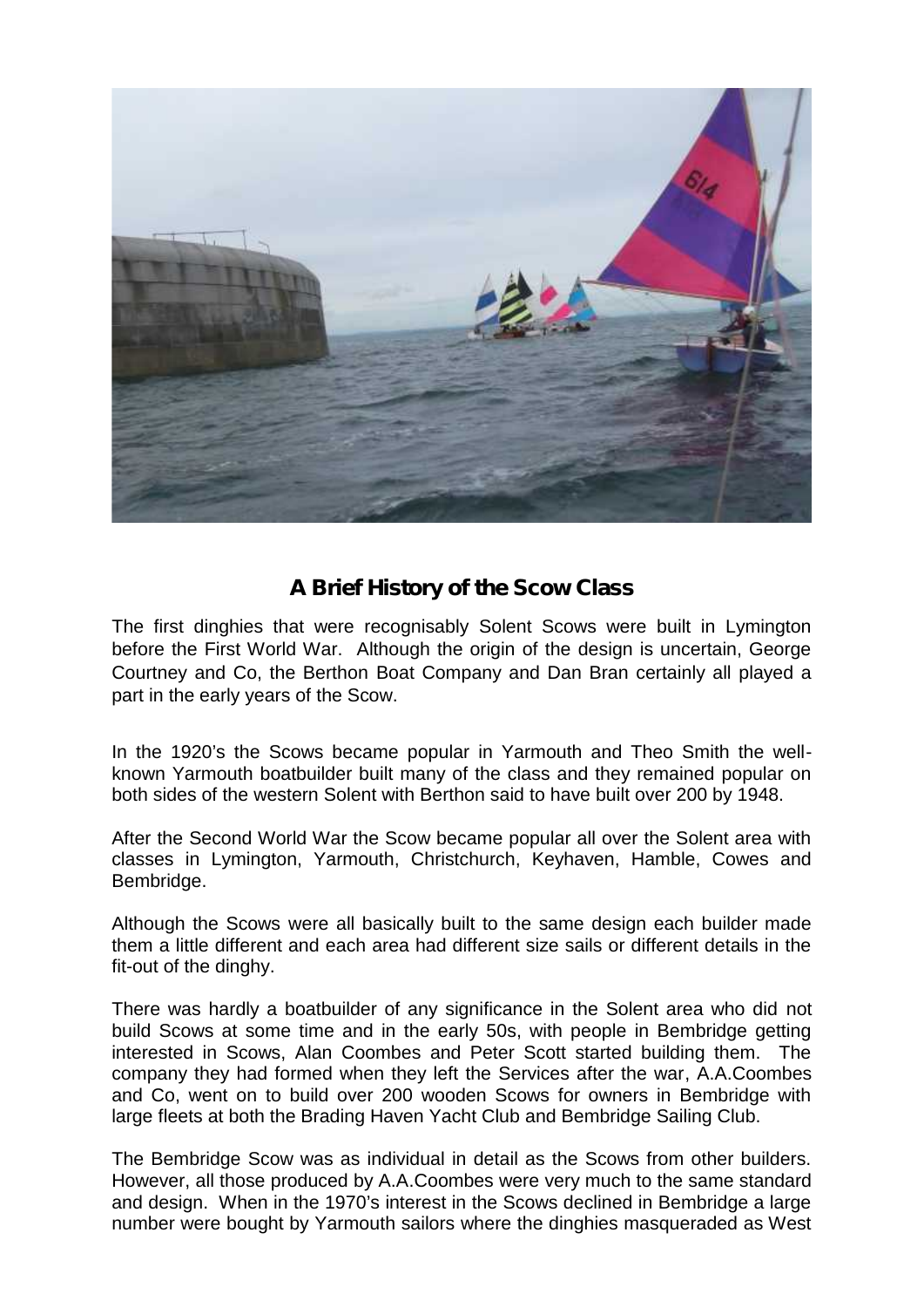Wight Scows although they were Bembridge Scow hulls fitted with the Yarmouth wire horse and larger sails.

In 1985, with there being a little more interest in Scows, Bill Mitchell who had taken over the boat yard from Alan Coombes and Peter Scott, decided to make a grp version. By this time wooden dinghies had become something that only a few dedicated people would consider owning and the new low maintenance grp version gave the class a new lease of life. There was a Scow revival and after a life on the Solent of perhaps 90 years, and strong following in Bembridge for 50 years, the Scow is still an important part of the Bembridge sailing scene.

The grp Scow is as close to the original wooden version as possible and can be raced on equal terms against those. The hull mould was made from the hull of a wooden boat and the layout of the boat reflects very much the wooden versions, although wooden boats were equipped with buoyancy bags rather than tanks.

------------------------------------------------------

The accompanying photos show the diversity of events sailed in Scows.

The heading photo shows the annual Scow Parade around St Helens Fort.

The second photo is of team racing between clubs, this photo shows BHYC v YSC at Yarmouth, sailed in the Yarmouth version of the Scow with the larger (reefable) sail. Three scows are helmed by BHYC members and three by YSC members.